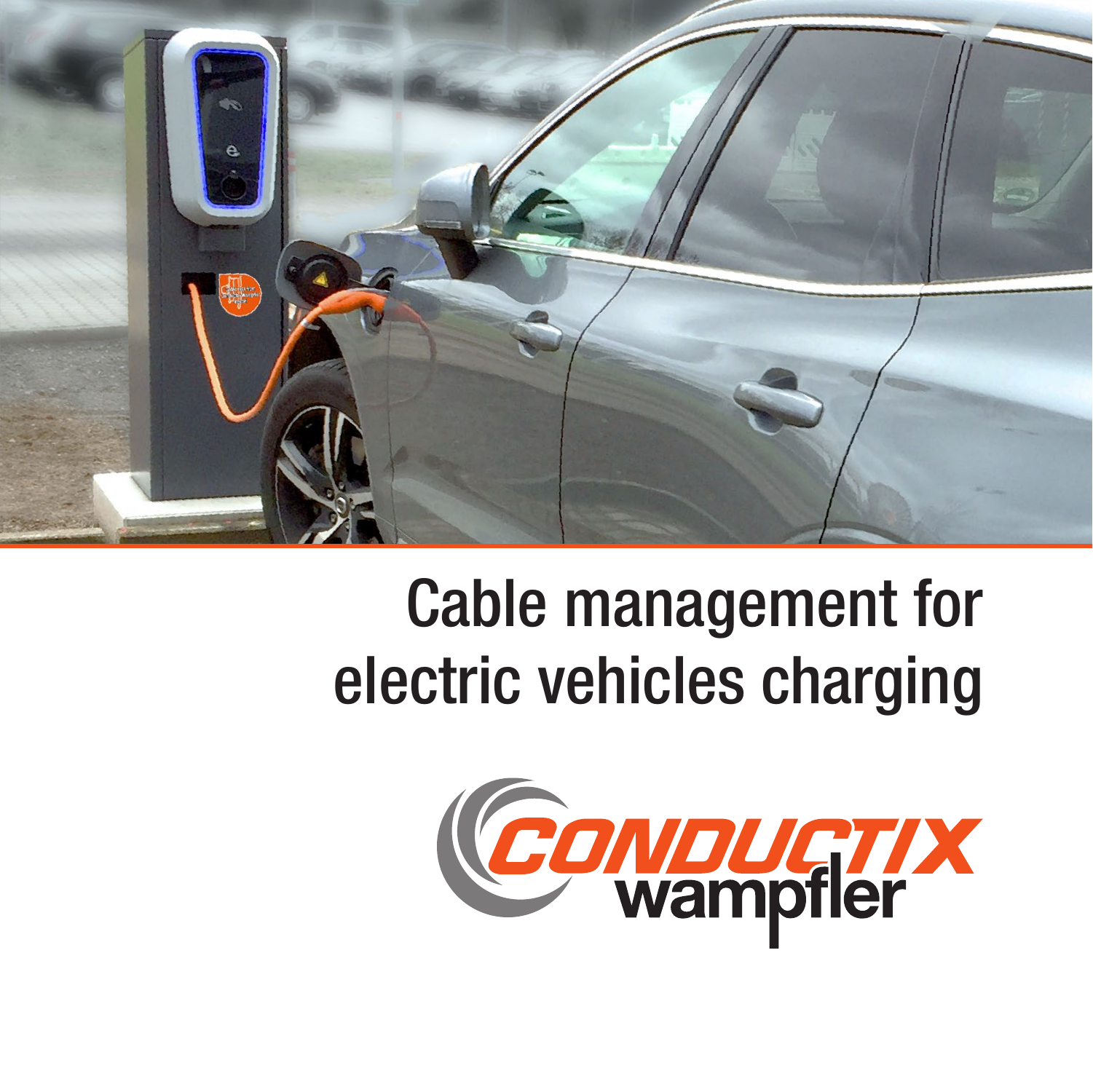## E-Mobility now!

Electric vehicle users now refuse to coil a dirty and wet cable into the boot of their car, or to smear and scratch their car's body with a coil cable. Charging stations must become user-friendly and include a mean to store the cable.

Preservation and protection of the expensive cable and plug is a key contributor to reduce operating costs.

Clean and convenient handling of the charging cable becomes a must for users of electric vehicles.

Conductix-Wampfler, the worldwide specialist for energy and data transmission systems, entered the electric vehicle charging market already years ago.

We offer proven, reliable, cost-efficient and compact solutions to protect and store charging cables based on our long life spring reels.



We supply thousands of reels per year to the market leaders.

We supply flexible, heavy duty, long life cables specially designed for reeling applications. Our cables and plugs meet the electric vehicle charging standards.

We will support your charging cable management needs with our complete range of standard and custom products.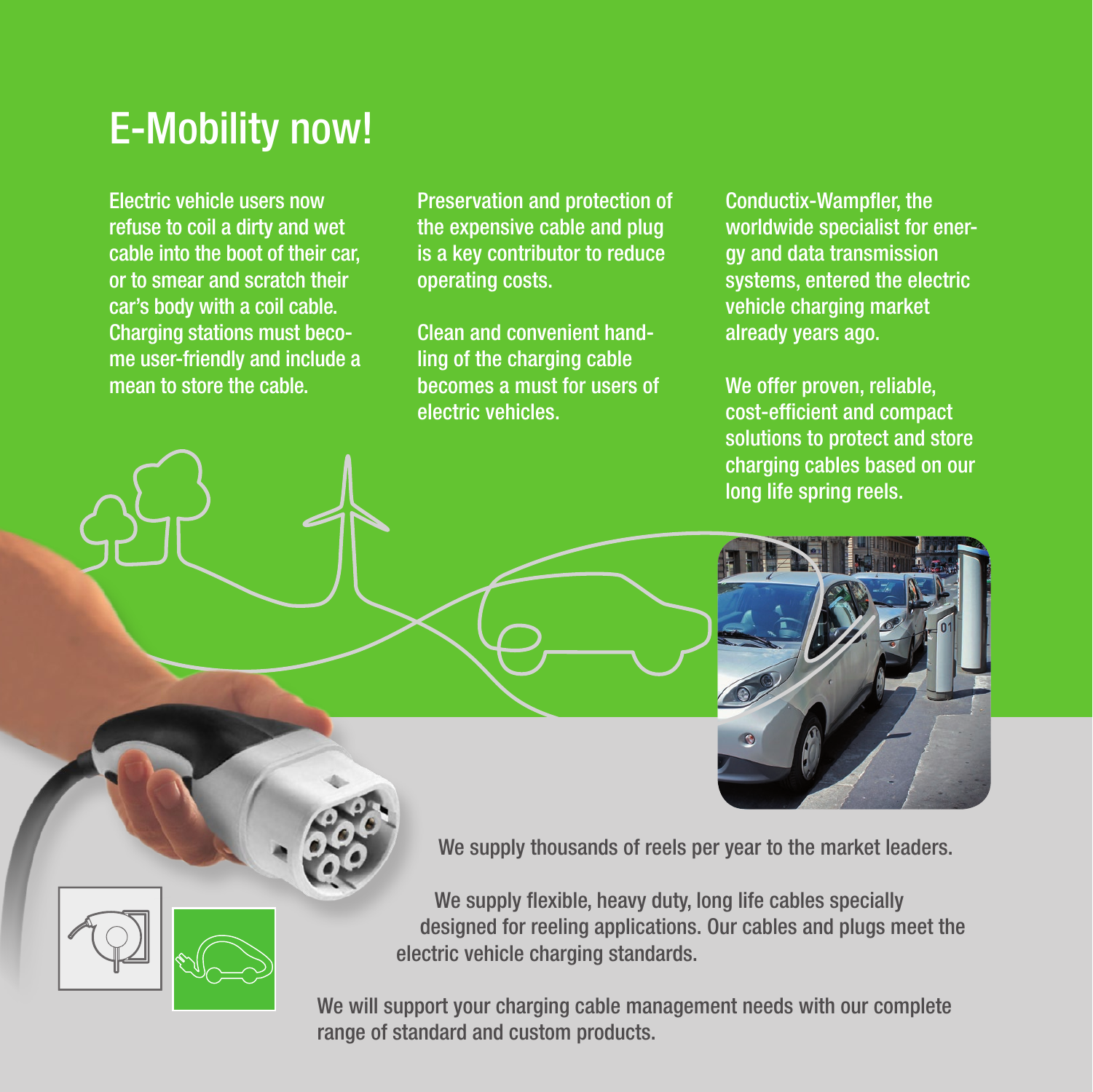